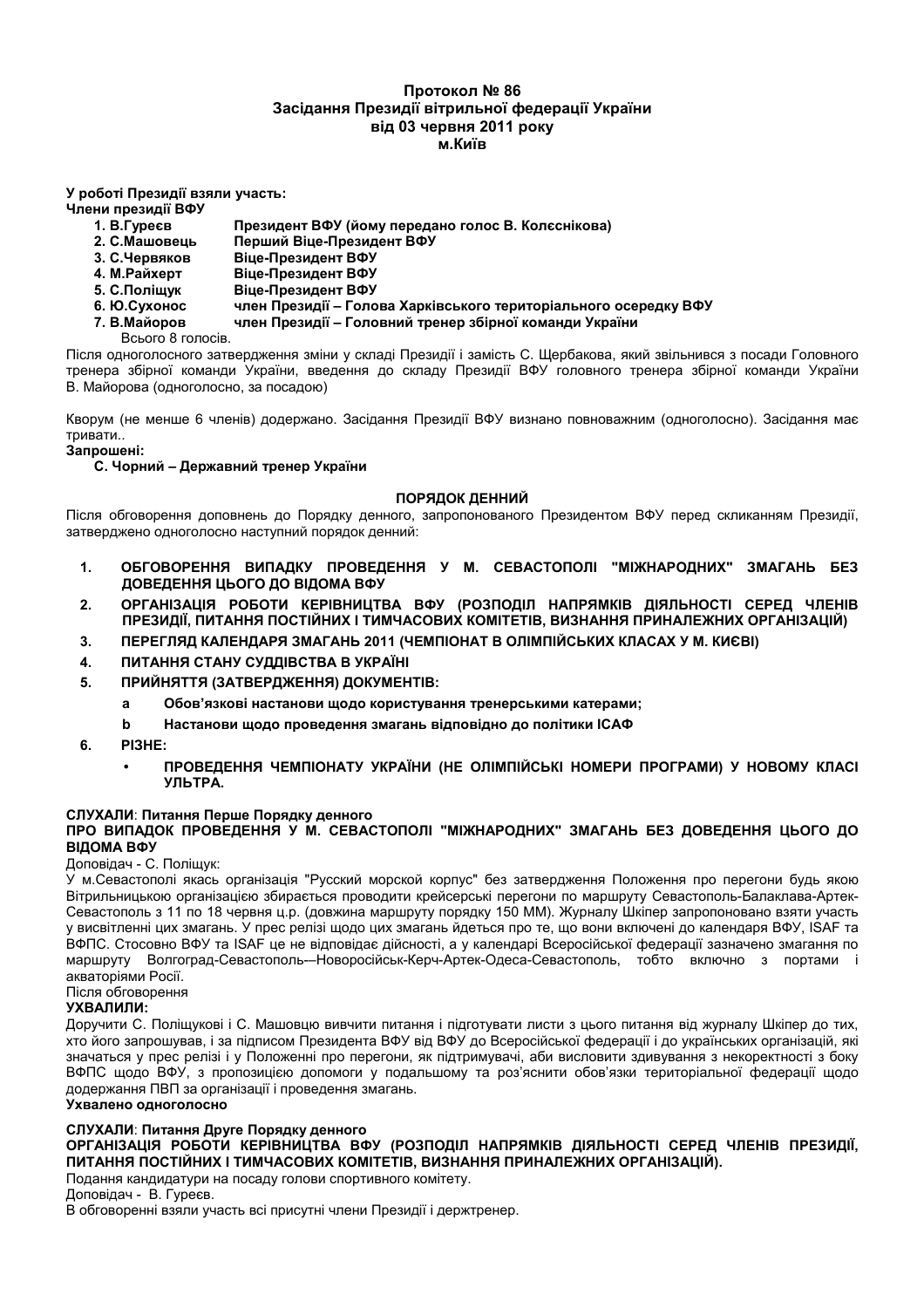# УХВАЛИЛИ:

 $\mathbf 1$ 

 $2.$ 

Визначити наступні обов'язки і напрямки роботи для членів Президії і запровадити деякі реформування щодо центральних органів ВФУ:

С. Машовець, Перший віцепрезидент ВФУ, є заступником і радником Президента по всіх питаннях і має підключатися до будь яких програм за рішенням Президента або Президії ВФУ;

С. Черв'яков, Віцепрезидент ВФУ, - є відповідальним за питання баз і яхт-клубів, інфраструктуру вітрильництва:

М. Райхерт, Віцепрезидент ВФУ, - відповідальний за організацію, проведення і суддівство змагань. Доручити йому разом з Машовцем і підключенням до цього держтренера розробити документи для реорганізації Комітету по проведенню змагань, запровадивши Колегію офіційних осіб (робоча назва) тобто колегію керівників перегонів, суддів, вимірювачів, ампайрів, із яких Національні обиратимуть голову цієї колегії, який входитиме до Президії і залишити комітет з проведення змагань із завданням суто підготовки і організаційного проведення змагань.

С. Поліщук, Віцепрезидент ВФУ, Голова крейсерського союзу, окрім виконання статутних завдань союзу має займатися законодавчою базою вітрильництва і подати для погодження Статут крейсерського союзу. Доручити розглянути питання регламентування яхтінґу і вітрильництва взагалі, беручи до уваги те, що ВФУ є найкомпетентнішою організацією щодо цих питань в Україні, і має взяти на себе керівні функції принаймні на рівні регламентування цього напрямку вітрильництва.

Ю. Сухонос, член Президії – Голова Харківського територіального осередку ВФУ

В. Колесніков, член Президії – від Донецького територіального осередку ВФУ

За ті півроку, що вони залишатимуться членами Президії і братимуть участь у прийнятті всіх рішень Президії, відпрацювати програми розвитку вітрильницького спорту у їхніх областях залучивши до них питання, які треба вирішувати з місцевою владою.

В. Майорова, головного тренера збірної команди України, призначити головою спортивного комітету ВФУ за поданням Президента ВФУ.

- З питання реорганізації роботи комітетів ВФУ:
- прийняти постанову про реформування спортивного комітету ВФУ у наступній редакції:  $a)$

"Щодо реформування спортивного комітету ВФУ Президія ВФУ постановила:

- $\mathbf{1}$ Доручити Спортивному комітетові ВФУ (В. Майоров)
	- доопрацювати положення про спортивний комітет ВФУ та подати доопрацьоване положення для затвердження на наступному засіданні Президії ВФУ.
	- розробити проект типового статуту Національної асоціації класу.
- $2.$ Провести для визнання їх з боку ВФУ реєстрацію Українських асоціацій класів. Для цієї реєстрації Асоціації, які претендують на визнання, мають до 25.06 11:
	- Подати до офісу ВФУ примірник Статуту асоціації.
	- Подати до офісу ВФУ Протокол обрання керівних осіб асоціації.
- Подані Асоціаціями документи розглянути на наступному засіданні Президії ВФУ. Визнати ті асоціації  $\mathcal{R}$ які відповідають вимогам ВФУ та міжнародних асоціацій класів Національними асоціаціями класів. Включити визнані асоціації до складу «Ради асоціацій» яка має входити до складу спортивного комітету BOY.

Ті Асоціації, які не подадуть у зазначений термін документи для реєстрації, або не врахують зауважень Президії ВФУ щодо їх Статутів, вважати, допоки не буде виконано ці вимоги, - недійсними."

b) доручити члену Президії С. Поліщуку розробити реорганізацію кваліфікаційного комітету.

# Ухвалено одноголосно.

# СЛУХАЛИ: Питання Третє Порядку денного

# ПЕРЕГЛЯД КАЛЕНДАРНИХ СТРОКІВ ПРОВЕДЕННЯ ЧЕМПІОНАТУ УКРАЇНИ В М. КИЄВІ.

Доповідачі В. Майоров, С. Чорний:

Спираючись на низку причин пропонують поміняти місцями і строками проведення Чемпіонату України і Кубку України. УХВАЛИЛИ:

- 1. У разі подання держтренером письмового обґрунтування зміни строків і місця проведення Чемпіонату України в м. Києві прийняти наступні зміни календаря ВФУ:
- Провести у м. Києві у строки проведення Чемпіонату України Кубок України, а у строки проведення Кубку України у м. Севастополі - Чемпіонат України в олімпійських номерах програми.

### Ухвалено одноголосно.

# СЛУХАЛИ: Питання Четверте Порядку денного

# СТАН ОРГАНІЗАЦІЇ СУДДІВСТВА І НЕОБХІДНІСТЬ РЕФОРМУВАННЯ ІНСТИТУТУ ОФІЦІЙНИХ ОСІБ (СУДДІВ З ВІТРИЛЬНИЦЬКОГО СПОРТУ) ЩОДО ОРГАНІЗАЦІЇ, ПРОВЕДЕННЯ І СУДДІВСТВА ЗМАГАНЬ У ВФУ.

Доповідач Машовець, співдоповідач Райхерт.

В обговоренні взяли участь всі присутні члени Президії і держтренер.

### УХВАЛИЛИ:

1. Взяти напрямок у практиці проведення і суддівства змагань відповідний більшості федерацій країн-членів ISAF. Проводити змагання там, де вони будуть найбільш забезпеченими базами, катерами, добровольцями-членами суддівських бригад, іншим неоплачуваним персоналом. В той самий час підвищити рівень мотивації щодо вдосконалення своєї компетентності суддів усіх напрямків. Суворо додержувати вимог щодо проведення рейтингових і календарних змагань у царині забезпечення кваліфікованим суддівським персоналом. Запровадити обов'язкові звіти за проведені змагання для оцінювання рівня їх відповідності згаданим категоріям.

Дивіться Ухвалу щодо п. 1 порядку денного - Райхерт (Доручити і тд.)  $\mathcal{P}$ 

# Ухвалено одноголосно.